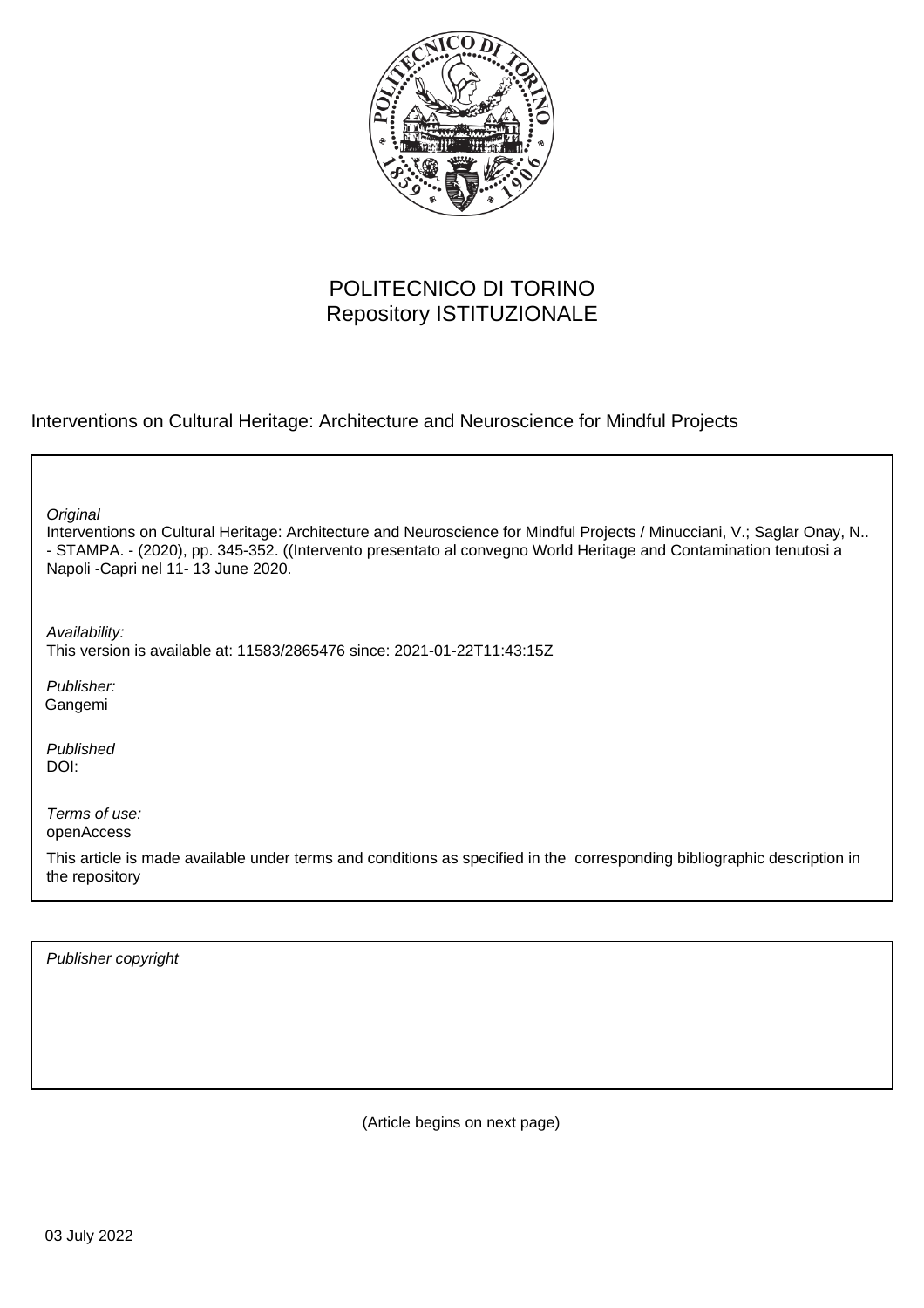

# **Interventions on Cultural Heritage: Architecture and Neuroscience for Mindful Projects**

## **Valeria MINUCCIANI, <sup>1</sup> Nilufer SAGLAR ONAY 2**

(1) Department of Architecture and Design, Polytechnic of Turin, Italy valeria.minucciani@polito.it (2) Polytechnic of Turin, Italy saglarni@gmail.com

## **Abstract**

The paper aims to investigate the intersections between the disciplines of Architecture and Neuroscience focusing on interventions on cultural heritage. Starting from the assumption that the main objective of architecture is ensuring the well-being of the inhabitants at different scales, and that architecture (with its forms, its proportions, its spatial hierarchies, its relationships) generates behaviors, the authors investigate the terrain of overlap with neuroscience, (particularly in its openings towards the disciplines of psychology, social and behavioral sciences) in order to design meaningful cultural experiences.

The concept of disciplinary contamination regarding cultural heritage is not to be discussed only in physical terms, but also in intangible terms including all social and cultural values of heritage buildings and sites. This is also because values associated with cultural heritage can be protected and enriched by an approach that generates reactions on a cognitive and emotional level, and it needs to be mediated both at the level of architectural interventions and museography.

For this reason, starting from the first intuitions that some designers had during the twentieth century, the paper investigates possible ways of collaboration and experimentation and refers to studies currently underway.

**Keywords:** perception, emotion, heritage preservation, heritage communication

## **1. Introduction**

The contamination with neurosciences is one of the most recent that have occurred in architecture. They involve a field of reflection with which architecture, naturally with a very different approach, has always had a great affinity.

The awareness that we exist in a way in which mind, body, environment and culture are interconnected at various levels may be obvious to many, but only under the impetus of the extraordinary discoveries and innovations of the biological sciences it has begun to be appreciated in recent years. As Mallgrave acknowledges, we have probably learned much more about our biological and emotional nature in the last quarter century than in all of previous human history [1].

In the 21st century, the material and psychological needs that an architect must meet are very complex. Today he no longer has to respond to the need for survival, but to the quality of life that is made up of aspirations of a cognitive, aesthetic and creative nature [2], and in fact many researches focus on wellbeing (in response to needs not only physical and ergonomic, but also physiological, social and cultural [3]. The sensory, emotional and cognitive mechanisms on which perceptual experience is based and in particular, as far as architecture is concerned, spatial perception are at the centre of attention in this interdisciplinary dynamic.

It was only at the beginning of the third millennium that the first steps of this contamination were officially taken. Certainly these are disciplines with different approaches, criteria, methods and aims, but neurosciences today can share with designers indications on how humans biologically perceive and experience space, while architecture can offer ideas for experimentation to neurosciences.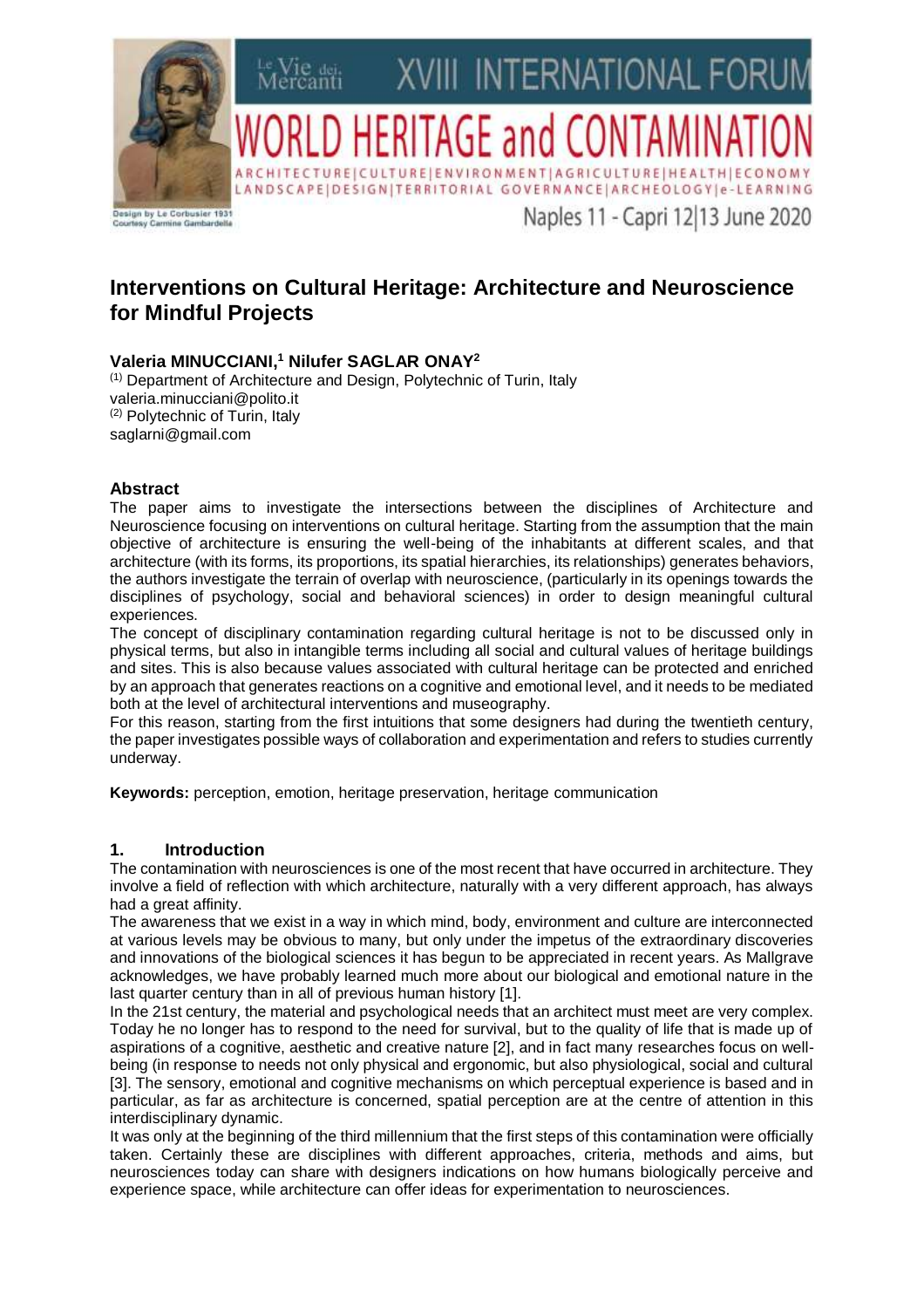In recent years, there have been several contributions from neurosciences that have attracted interest and can create crucial interactions with architecture. First of all, a better understanding of emotions intended in biological sense, i.e. somatic, visceral, electrical and chemical events. In particular, the discovery of mirror neurons also explains why emotions work with such immediacy. These are specialized neurons, through which the subject, on a pre-reflective level, empathizes with the gestures and emotional states of others and the physical environment itself. Thanks to mirror neurons, people who observe works of art "resonate" with the actions connected to them, with a subtle motor activity.

Other crucial discoveries are the neurophysiological mechanisms, through which one perceives one's position in space and orients oneself in it, and finally the notion of neural plasticity, i.e. the brain's ability to alter its neuronal connections in response to environmental conditions (which, among other things, made us realize that the brain does not stop growing in adulthood).

In addition, today we have sophisticated techniques of neurophysiology and neuroimaging, which combined with other methods can evolve the study on how people perceive, imagine and interpret textures, colors, proportions, distances, or the set of physical, sensory and material properties of a room, or an urban landscape. In this way, neurosciences provide food for thought on the emotional reactions and biological constraints of the individual. Studies have also shown that each brain is different and unique. Indeed, it is unique at all times, since it is in a state of perpetual learning and transformation. Neuroscience helps to reconstruct the complexity of the relationships between brain, mind and behaviour.

As a consequence of the extraordinary discoveries in the field of neuroscience, a particular declination of architecture was born: the neuroarchitecture, which studies how the environment modifies the brain and, therefore, behavior. Actually, for some time now architecture has been carrying out similar considerations, but the neuroarchitecture as we know it now was born only 25 years ago and it was inspired by the discovery of neuroplasticity of the brain.

Neuroarchitecture is thus a field of research interested in how the environment modifies brain chemistry and, therefore, emotions, thoughts and behaviour. Certain environmental inputs and spatial properties can trigger mechanisms in the brain that release the hormones necessary for the development of emotions and sensations.

The observations that emerged from neuroarchitecture, which focuses on aesthetic and symbolic aspects, have in some cases been translated into design guidelines, but in this field one must be wary of any form of determinism.

## **2. Cultural heritage and neuroscience: architecture and atmosphere.**

As far as architecture and cultural heritage (architectural and not) are concerned, the contributions that can derive from cognitive, behavioral and affective neuroscience are particularly interesting, being "at the centre of brain-mind-behaviour triangulation, questioning how brain systems generate emotions" [2]. Although the field has not yet been specifically investigated, it would be interesting to evaluate the contributions of this contamination. With reference to heritage, it naturally concerns the study of the aesthetic experience but also the communicative mediation needed to enhance and communicate the heritage.

Our evaluations, however 'objective' and rational they may seem, are always influenced by an edonic/affective experience [4]. Juhani Pallasmaa also points out that architecture projects existential meanings into physical space, just as he reminds us that the physical and mental worlds are inextricably intertwined [5].

Now, however, neuroimaging screens can record emotional reactions when we experience an artistic event, so the dividing line between biology and culture is now much more blurred. They confirm that we are constantly evolving and self-organizing in relation to the environment, and this is our way of being in the world.

Among the many discoveries and experimentations carried out, two of them are reported by Canepa as being related to the theme of relations with cultural heritage [2]. First of all, in 2009 some scholars had detected the effects of expectations on neural responses: if people knew that they're watching a museum piece, rather than one image generated by a computer, different regions of the cerebral cortex were activated. Probably for this reason they considered the first ones to be the most attractive. The neural activities generated suggest that people's expectations draw on memories that affect visual pleasure.

A second very interesting study found that people have different neural responses when told they are looking at an authentic or copied portrait of Rembrandt. These studies show that context and knowledge, beyond the sensory qualities of visual images, demonstrably influence people's neural activity in aesthetic experiences.

In fact, these observations also confirm the concept of "aura" that has long been invoked with regard to original works of art: and among other things it confirms that a virtual visit can never, at the level of biological emotional reaction, really replace physical access, no matter how accurate and highresolution the reproduction is.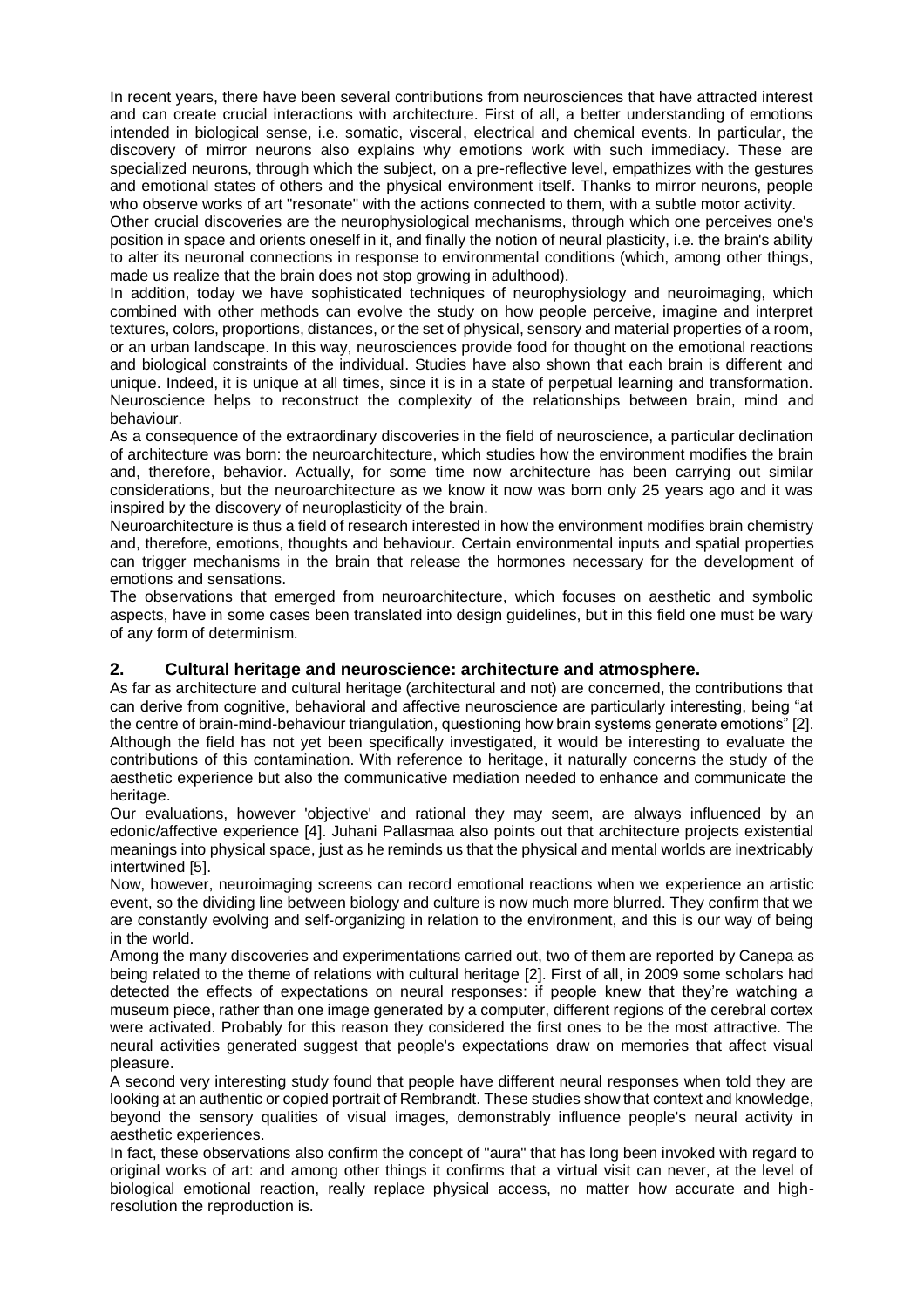As a result of these studies and the many discoveries of neuroscience, there are at least two strands where the contamination architecture-neurosciences could generate interesting observations.

The first concerns the investigation of the biological dynamics that are triggered when one is in pleasant spaces, therefore more generally during the aesthetic experience as a "natural" phenomenon. Neuroscience could evaluate the weight of the values, personal and cultural, that shape experience, limiting the conditioning given by the contemporary Western aesthetic and cultural canon because today's human being is, at the level of biological structures, the same as thousands of years ago [4].

The second concerns the expedients (in particular, museographic expedients) that are put into practice to enhance the heritage: that is, to preserve it but also to communicate it. Physical interventions are almost always necessary (having an impact on the atmosphere, when it comes to architectural heritage) but also intangible interventions (apps, as well as virtual, augmented or mixed reality) actually affect perception not only from the physical and perceptive but also from the mental and cultural point of view.

#### **2.1 Aesthetics and neuroscience.**

Between 1994 and 1995 studies on the correlation between body, brain and art came to the fore: and a few years later, in 2001, Semir Zeki, a pioneer in the investigation of the organization and functioning of the visual brain, coined the neologism 'neuro-aesthetic'. It is a branch that examines the brain when it is in contact with beauty and the artistic imagination, trying to understand if the aesthetic experience is referable to general biological rules.

The pleasure that people derive from looking at beautiful objects automatically triggers a "recompense" gratification circuit, however, involving different regions of the cerebral cortex in relation to the type of image

Over time, different approaches have developed, alternative and complementary to the one proposed by Semir Zeki [2]. In the same years, for example, Vilayanur Subramanian Ramachandran, director of the Center for Brain and Cognition in San Diego (CBC), questioned the existence of some universal law delegated to govern the perception of beauty [6]. Ramachandran thinks that there are universal artistic values, despite the infinite variety of artistic styles in time and space.

Other neuroscientists have instead monitored neural reactions in front of artworks and other non-artistic artifacts. Freedberg and Gallese [7] carried some experiments with non-figurative artworks, concluding that even in these cases they induce the empathic involvement of the observer who "feels" the artist's gesture and is biologically induced to relive it by immersing himself in the motion evoked by the work: tears, engravings, scratches, brushstrokes generate in him an activation of the cortical motor system. This did not happen if black lines, without depth, were proposed to him.

This exploration is gradually consolidating thanks also to the growing interest and collaboration of artists. The renewed attention to the corporeity that we see today in architecture helped to shift the focus from the static building to the living body of the individual, from an objective to a subjective vision.

#### **2.2 Cultural heritage and neuroscience**

Architecture as a spatial and aesthetic experience generates emotional reactions, adaptations and behaviors, and this is a very important point as far as the enhancement of cultural heritage is concerned, a field in which so far no real contamination with neuroscience has been experienced.

In addition to the other mechanisms of spatial perception studied by neurosciences, the reference to cultural heritage overwhelmingly calls into question the experiential and mental sphere, and in particular the "atmosphere", which becomes an occasion generating experience: its perception is a condition of resonance and identification (sensorimotor, emotional and cognitive) between the individual and the surrounding architectural space [2].

Perception captures the atmosphere before any other element or detail [8]. "An artwork or an architecture", Pallasmaa states, "is a real mental image-object, a complete microcosm that is placed directly in our existential consciousness and experience" [7]. These microcosms catalyze poetic images, conscious or unconscious, linked to experience and memory while the stimuli are already perceived on a neurophysiological level. Canepa defines them as 'neurocosms' [2].

This also influences, albeit in a much less conspicuous way, the attitude towards the architectural cultural heritage. The atmosphere generates a response on a physiological level that we can define as mood: events and environmental factors produce sensory inputs that influence us [9].

It is immediately obvious that there are many factors that contribute to compose architectural atmospheres. From geometric shapes to proportions, from rhythm to masses, from details to materials, from light to sound climate, from temperatures to olfactory qualities. Although they can be defined as generators of atmosphere, the atmosphere is a result that goes beyond the simple sum of them [2].

The environment around us is an immersive sensorial sounding board, which exerts a profound influence on our unconscious. The atmosphere is complex, fuzzy, multisensory, kinaesthetic and haptic, instinctive and immediate [10] [2]

As we know, this idea of an all-encompassing, and not fragmented, perception was first formulated at the beginning of the 20th century by members of the Gestalt school; as well as we know that the human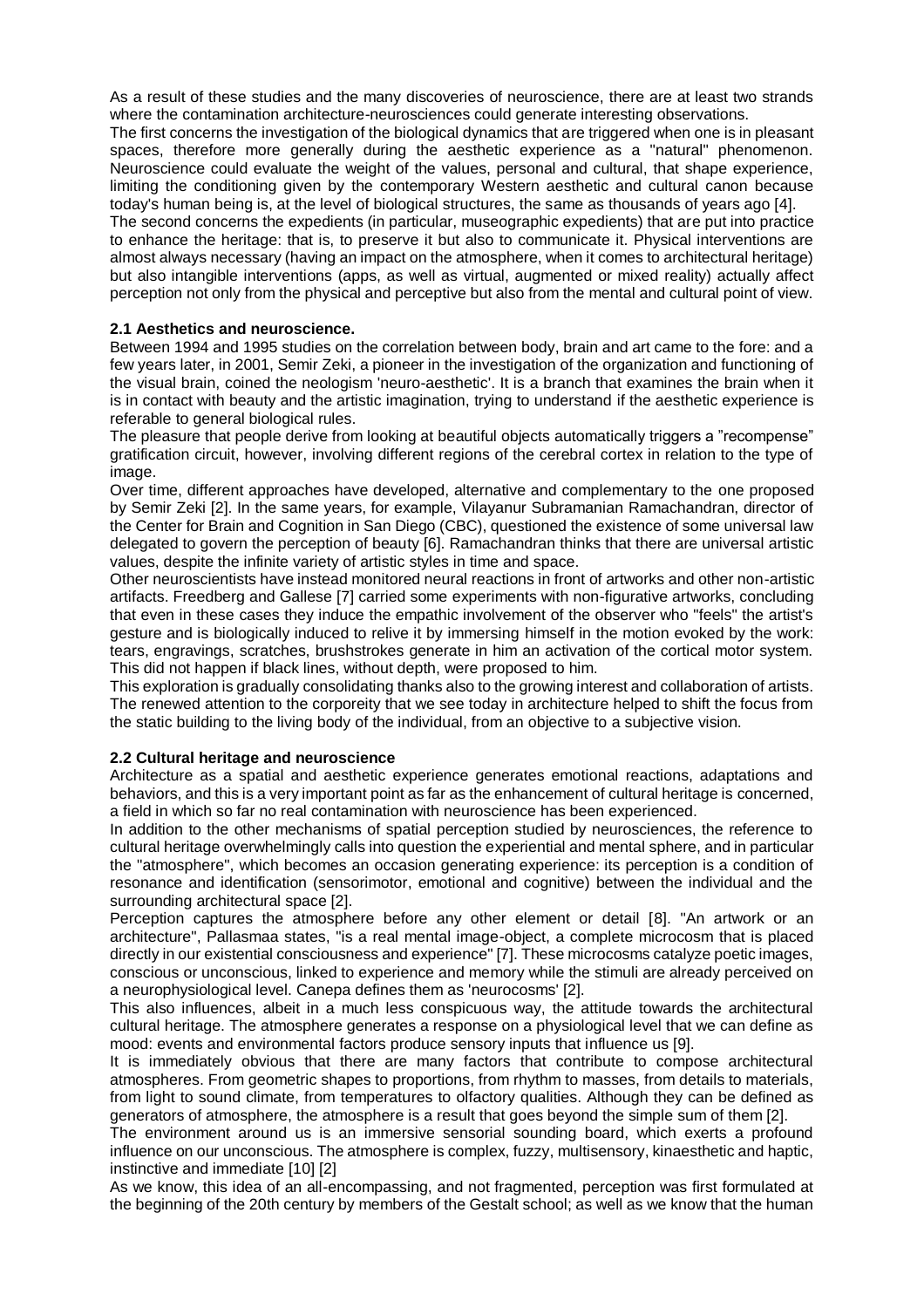organism is not only endowed with the five classical senses. There are also the somatic senses of pain, temperature, itching and proprioception (which controls posture and body segments) and the vestibular sense of balance. Above all, however, the sensory qualities flow into a unified perceptual act [11].

Despite the supremacy of sight, even closing the eyes it is possible to feel the atmosphere of a room, and someone argues that "an atmosphere, above all, can be sniffed, aspired to" [12]

Emotions, biologically understood, play a crucial role in this process. Generally, in the past, there has been a tendency to underestimate their perceptive role in architectural space, preferring rational knowledge. "But actually their effect on the actions of men is immense," said Giedion [13].

On the neurobiological nature of emotions, it should be clear that they arise from a specific event, including behavioural and physiological changes that are not always conscious, and that they specifically facilitate social interactions [2]. Therefore, when you enter a new atmosphere, it is the body that first feels the stimuli coming from its surroundings and, after a temporary disorientation, you "perceive" how you feel, reaching a new balance [14]. This process is particularly evident when one comes into contact with, for example, an exhibition atmosphere, which precisely aims to make one perceive with greater acuity and attention.

This is the case of the incredible atmosphere created by the experimental, responsive architecture "Hylozoic Ground" by Philip Beesley for the Canadian pavilion at the 12th International Architecture Biennale of Venice in 2010 (fig.1). An artificial forest, made of an intricate lattice, digitally-fabricated, was fitted with microprocessors and proximity sensors that reacted to human presence. This responsive environment functions like a "giant lung that breathes in and out around its occupants". This mythical and fragile forest of light creates a sort of "empathic motion, affecting people on an emotional and poetic level, linking the animate and the inanimate" [15].

In order to ensure the appropriate adaptive plasticity required by an ever-changing environment, emotions have a very compressed duration, which usually dissolves within a few moments, or a few minutes at most, but especially in the memory, these are decisive moments that influence all the permanence in that space.

The question that can be asked, and to which neurosciences cannot answer but can certainly contribute to elaborate, is whether it is possible, and how, to "preserve" the architectural atmospheres of heritage. Since it is the unity of details that generates the atmosphere, "take one away, everything changes" [16]. Or, vice versa, as despite their physical and material conservation they evolve with time and society. In fact, it is probably impossible preserving and handing down atmospheres, even if Canepa wonders whether they are irreversible intrinsic qualities of architecture, or vice versa they are "volatile" and can be irremediably lost [2].

Each historical period is unique and characterized by complex elements, including its atmospheres [17] that reflect the values of the society that created them, values that find in the communicative power of architecture a means of resonance. But that's not all: the way they are perceived also changes over time. determinism.



**Fig. 1**: "Hylozoic Ground" by Philip Beesley for the Canadian pavilion at the 12th International Architecture Biennale of Venice, 2010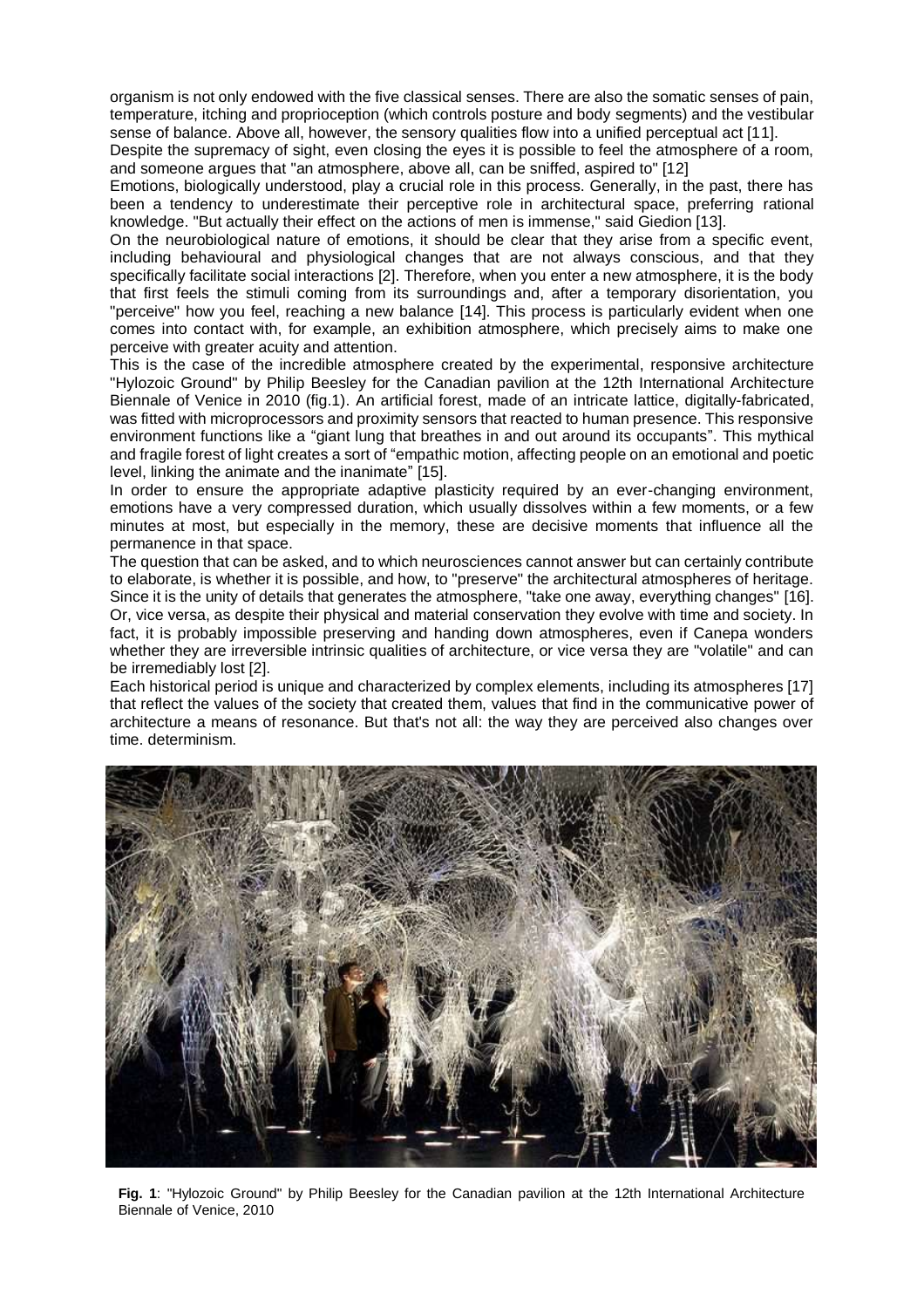#### **3. Museography and neuroscience.**

More than a hundred years have passed since Dalcroze's first experiments introducing eurythmy into music teaching, but only recently are we beginning to appreciate the role that body movements, postures, homeostasis and emotional responses play in all the processes of our thinking. We now know that we are very dynamic, responding biologically to the stimuli of the environment with an intense and continuous electrical and chemical activity: and this is important for the arts, and for design disciplines in particular. The typical distinction body-mind is therefore no longer valid, the body and emotions give shape to our way of thinking and acting, from which they are inseparable, and therefore also in our architecture and cities. Therefore, organism and environment are complementary and interconnected [2].

In particular, as explained above, aesthetic experiences emerge from interactions between different neural systems involving sensory-motor circuits, evaluation of emotions and knowledge of meaning: these sensory areas classify visual elements and evaluate them, albeit with mechanisms that are still under investigation.

However, architecture does not only involve issues of an aesthetic and emotional nature, but also affects experience in the broadest sense. It was precisely the notion of neuroplasticity of the brain that made Fred Gage, a neuroscientist at the Salk Institute interested in the effects on the brain caused by environmental changes, say that environmental changes modify the brain and therefore modify our behavior. This was already clear to Klaus Maria Koenig [18], who stated that architecture is composed of "signs" promoting behaviour. Very interesting reflections can therefore be generated by the overlap between semiotic considerations and the most recent discoveries of neuroscience.

More specifically, this overlap could bear very interesting fruit in the discipline of museography, which aims to reconcile the conservation and study of heritage with its exhibition, enhancement and communication. The interest of a contamination with neuroscience can certainly be aimed, in the first instance, at verifying how affordable a single exhibition tool is. But probably, also following what has been said so far, the matter is much broader. In the case of an exhibition environment, there is a double track of stimuli: those sent by the architectural environment and the museum setting, therefore the atmosphere they create, and those generated by the artworks and objects on display in the museum. This complex mechanism is further complicated by the fact that each visitor has different expectations, different background, different sensibilities - in short, a different brain.

Here neuroscience can again support us precisely in relation to the observations about the atmosphere and emotions mentioned above. The preservation and above all the dissemination of heritage must therefore be adapted to the nature of an "aesthetic" experience that is actually all-encompassing, i.e. dynamic and global, immersive, that goes beyond visual input alone.

It is almost obvious that the architectural environment and the way it is set up can strongly influence the visitor's interpretation of the works and objects he sees. Much less clear, although there are guidelines and studies on the subject, how the designer can really communicate with the space, direct behaviour, generate "coherent" emotions with the very nature of the heritage.

For a long time museography had had intuitions - theoretical and practical - about emotional and behavioural reactions to spaces that seemed to occur in the majority of visitors, as well as the need to interact with other disciplines, including psychology. Neuroscience confirmed the common basis of biological responses to spaces, forms and atmospheres.

Reference to the German architect Manfred Lehmbruck is a must [19]: he stated that museography is that field of interior architecture where the architect must necessarily have psychological knowledge, and where he can try to manage and direct not only conscious but also unconscious reactions of visitors. His reflections refer to the factors that attract and guide the movement of a visitor in a room (the micropath): e.g. the role of the eye as a pre-programmer of movements, motor reactions to environmental stimuli, or the instinctive positioning of the body to accommodate the entire artwork in its visual field.

The museographic project, intended as a set of spatial, material and lighting devices, is able to communicate (without speaking), and in particular to suggest paths, relationships between the pieces, hierarchies, as well as to suggest contents and interpretations and also evoke contexts. It must master the environment in its totality, foreseeing the so-called immersive effect, and the consequent behaviour of the visitor. We know that colours generate emotional reactions that are also reflected in physical parameters that influence emotional states (we know that red accelerates heartbeats, blue slows them down; the first transmits energy and movement, the second relaxation and rest; the first communicates warmth, the second a sense of cold). These notions are taken into account to evoke contexts and emotions.

One example seems particularly appropriate in this regard. The great designer Carlo Scarpa, a sensitive connoisseur of art and master of interior architecture, has put into practice the use of the mechanism of "mirror neurons" (even though they hadn't been discovered yet...) in one of his museum installations. In the museum of Palazzo Abatellis, in Palermo, Scarpa had to insert the valuable marble bust of Eleonora of Aragon. He wanted the visitor to appreciate not only the frontal view of her face, but also her profile.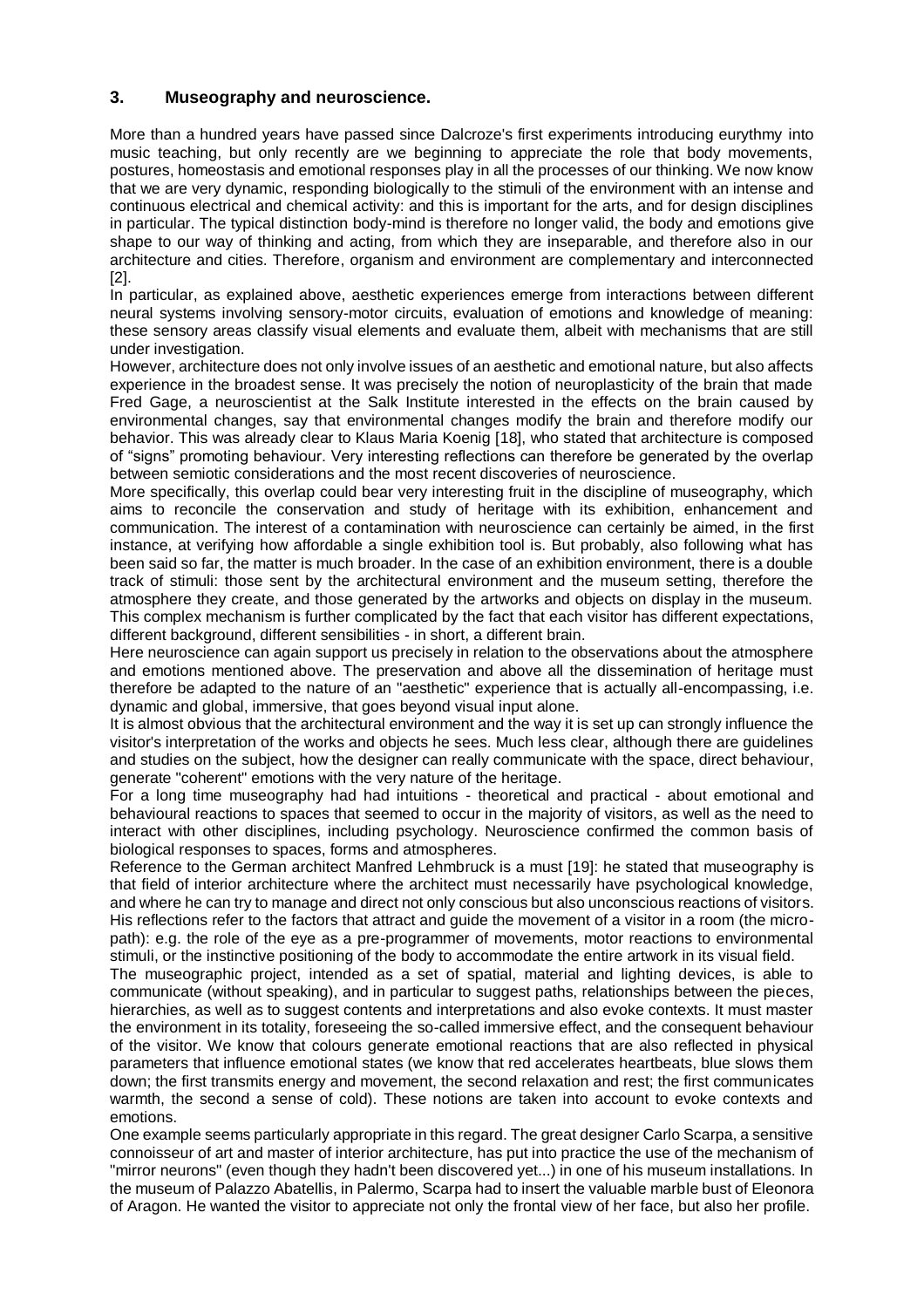

**Fig. 2 and fig. 3** (left): the first sight, in profile, of the marble bust of Eleanor of Aragon by Francesco Laurana, Palazzo Abatellis, Palermo

**Fig. 4** (right): the second sight, from the front, of Eleanor of Aragon

He therefore put in place a system that, with little need for words, let alone obligatory routes, actually induced the vast majority of visitors to make precisely the movements that he had foreseen. At a certain point in the museum's path the view opens up, through a door, on the bust, which is framed in profile, standing out against a green background that makes one appreciate its features (fig. 2, fig. 3).

The Eleanor bust seems to point in the direction the visitor should follow: he should not yet enter, but go straight ahead. Actually, the mirror neurons invite the visitor to follow the gaze and the direction indicated by Eleanor: imitating her unconsciously, the visitor goes straight on. He will then enter the next room, and while he's observing the objects on display, his memory involuntarily pushes him to look in the direction they know Eleanor is observing him. And in fact she is framed centrally in another passage, and her frontal position, again emerging on a green background, this time seems to invite the visitor to come closer (fig. 4): and he accepts ''invitation'', he "imitates" her by guiding his steps towards her.

On the other hand, let us think of an intervention on an archaeological area: its covering, made necessary for reasons of material and formal conservation, in fact creates a space with a precise atmosphere that is certainly not the original one (which, moreover, had already been irreparably destroyed by the maimings of time).

A very significant example is the Kolumba Museum designed, not surprisingly, by Peter Zumthor. Inside, in the area where the Roman and Gothic remains are located, the double height space is illuminated by the natural light coming from the brick gray perforations (fig.5, fig.6). The atmosphere, very suggestive, induces an aesthetic experience that can resonate with the great Gothic sacred spaces, less with the archetype of Roman architecture. Precisely the theme of the archetype, referring to the atmosphere, could be another field of investigation on which to test this interdisciplinary contamination.

Conversely, the choice of the Archaeological Museum of Pointe-à-Callière in Montéal is to generate an atmosphere evoking color and movement, in other words evoking not so much the aesthetic experience as the multiform life that animated those places, now in a state of ruins (fig. 7, fig.8). Certainly, when faced with objects that belong to very similar aesthetic categories, the atmosphere is able to generate very different emotional, motor and cognitive responses.

Even inside a museum, the verifications and experiments in collaboration with neurosciences could lead to significant observations. How much does an exhibition space encourage stopping or movement, as well as contemplation and understanding?

It is worth remembering that atmospheres depend both from the objects or environments and from the subjects who live in them. In fact, one cannot think of an eternally preserved object equal to itself to face a relationship with a subject eternally in motion. It is the relationship between the two that constitutes the atmosphere and consequently the experience.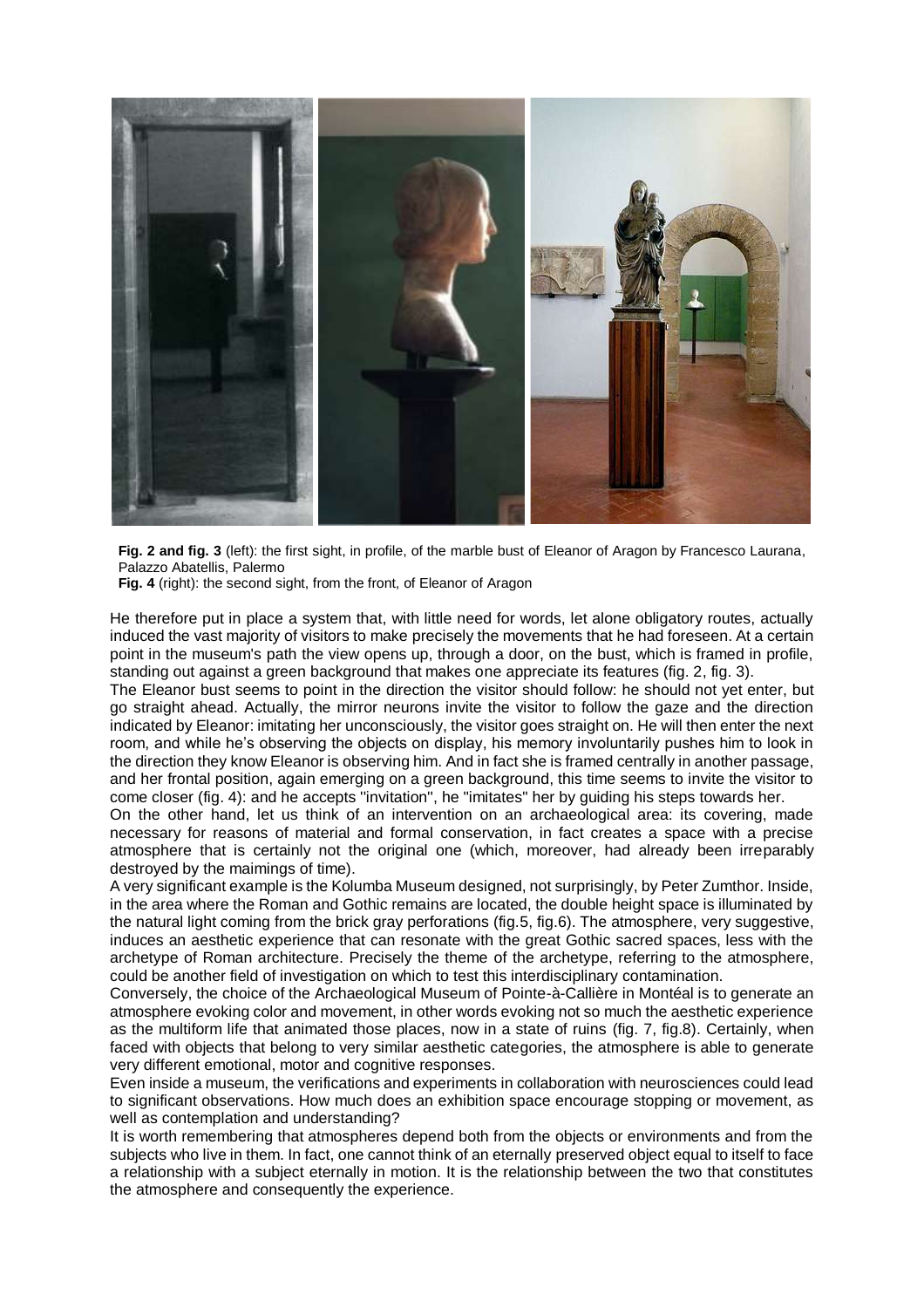

**Fig. 5 and fig. 6**: interior of Kolumba Museum, by Peter Zumthor



**Fig. 7 and fig. 8** : interior of archaeological museum of Pointe-à-Callière, Montréal

Probably these reflections, far from appearing tautological, could develop very interesting reflections and experiments. After all, the perception of the atmosphere is the first, decisive link with which the heritage presents itself and therefore the first link in the mutual communication between the two.

#### **Bibliographical References**

[1 ] MALLGRAVE, Harry Francis. *Architecture and Embodiment: The Implications of the New Sciences and Humanities for Design*, New York: Rotledge, 2013

[2] CANEPA Elisabetta, *NEUROCOSMI. La dimensione atmosferica tra architettura e neuroscienze*, Tesi di dottorato in Architettura e Design XXX Ciclo, Scuola Politecnica Università degli Studi di Genova, a.a. 2018-19

[3] MINUCCIANI, Valeria, SAGLAR ONAY, Niliufer. *Well-being framework as a contributor to sustainability*, in WIT Transactions on Ecology and Environment, vol. 217, Ashurst: WIT Press, 2019

[4] GALLESE, Vittorio. *L'architettura della conoscenza secondo Harry Mallgrave*, preface to the Italian edition of Mallgrave, Harry Francis, *L'empatia degli spazi: Architettura e neuroscienze*, Milano: Raffaello Cortina Editore, 2015

[5] PALLASMAA, Juhani*, Lampi di pensiero: Fenomenologia della percezione in architettura*, Bologna: Edizioni Pendragon, 2011